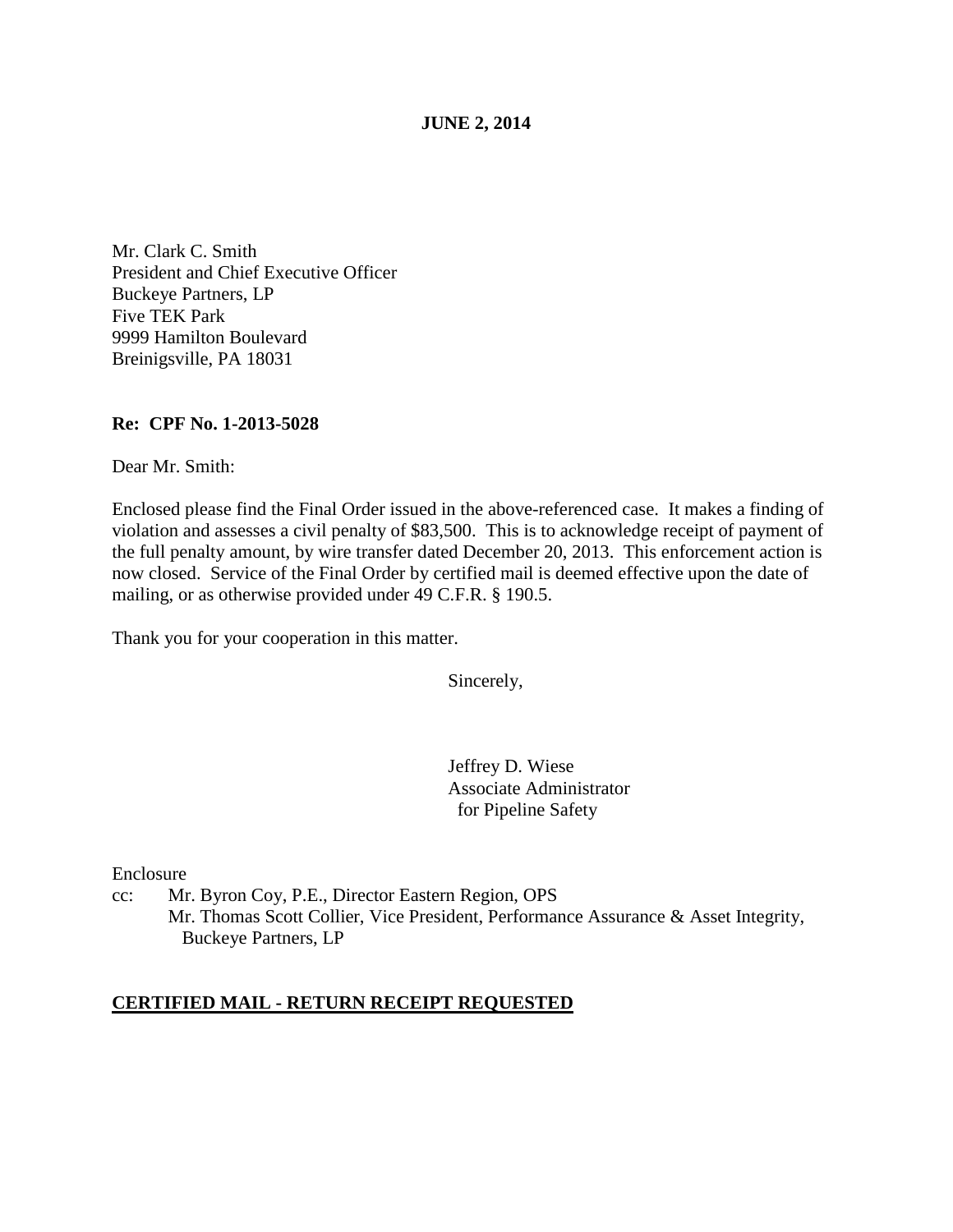## **U.S. DEPARTMENT OF TRANSPORTATION PIPELINE AND HAZARDOUS MATERIALS SAFETY ADMINISTRATION OFFICE OF PIPELINE SAFETY WASHINGTON, D.C. 20590**

**In the Matter of )** 

**Buckeye Partners, LP,**  (2013-5028)

**\_\_\_\_\_\_\_\_\_\_\_\_\_\_\_\_\_\_\_\_\_\_\_\_\_\_\_\_\_\_\_\_\_\_\_\_ )** 

 **)** 

 **)** 

**\_\_\_\_\_\_\_\_\_\_\_\_\_\_\_\_\_\_\_\_\_\_\_\_\_\_\_\_\_\_\_\_\_\_\_\_)** 

**Respondent. )** 

## **FINAL ORDER**

On August 16, 2013, pursuant to 49 U.S.C. § 60117, a representative of the Pipeline and Hazardous Materials Safety Administration (PHMSA), Office of Pipeline Safety (OPS), initiated an investigation of an accident that occurred on August 13, 2013, at Buckeye Partners, LP's (Buckeye or Respondent) facilities in Linden, New Jersey. An estimated 1.85 barrels of transmix refined petroleum product was released from "Breakout Tank 91" as it was being placed back into service, following routine inspection and maintenance.

As a result of the investigation, the Director, Eastern Region, OPS (Director), issued to Respondent, by letter dated November 25, 2013, a Notice of Probable Violation and Proposed Civil Penalty (Notice). In accordance with 49 C.F.R. § 190.207, the Notice proposed finding that Buckeye had violated 49 C.F.R. § 195.402(a) and assessing a civil penalty of \$83,500 for the alleged violation.

Buckeye responded to the Notice by letter dated December 20, 2013 (Response). The company did not contest the allegations of violation and paid the proposed civil penalty of \$83,500, as provided in 49 C.F.R. § 190.227. Payment of the penalty serves to close the case with prejudice to Respondent and authorizes the Associate Administrator to make a finding of violation and issue this Final Order under 49 C.F.R. § 190.213.

# **FINDING OF VIOLATION**

In its Response, Buckeye did not contest the allegation in the Notice that it violated 49 C.F.R. Part 195 as follows:

**Item 1:** The Notice alleged that Respondent violated 49 C.F.R. § 195.402(a), which states: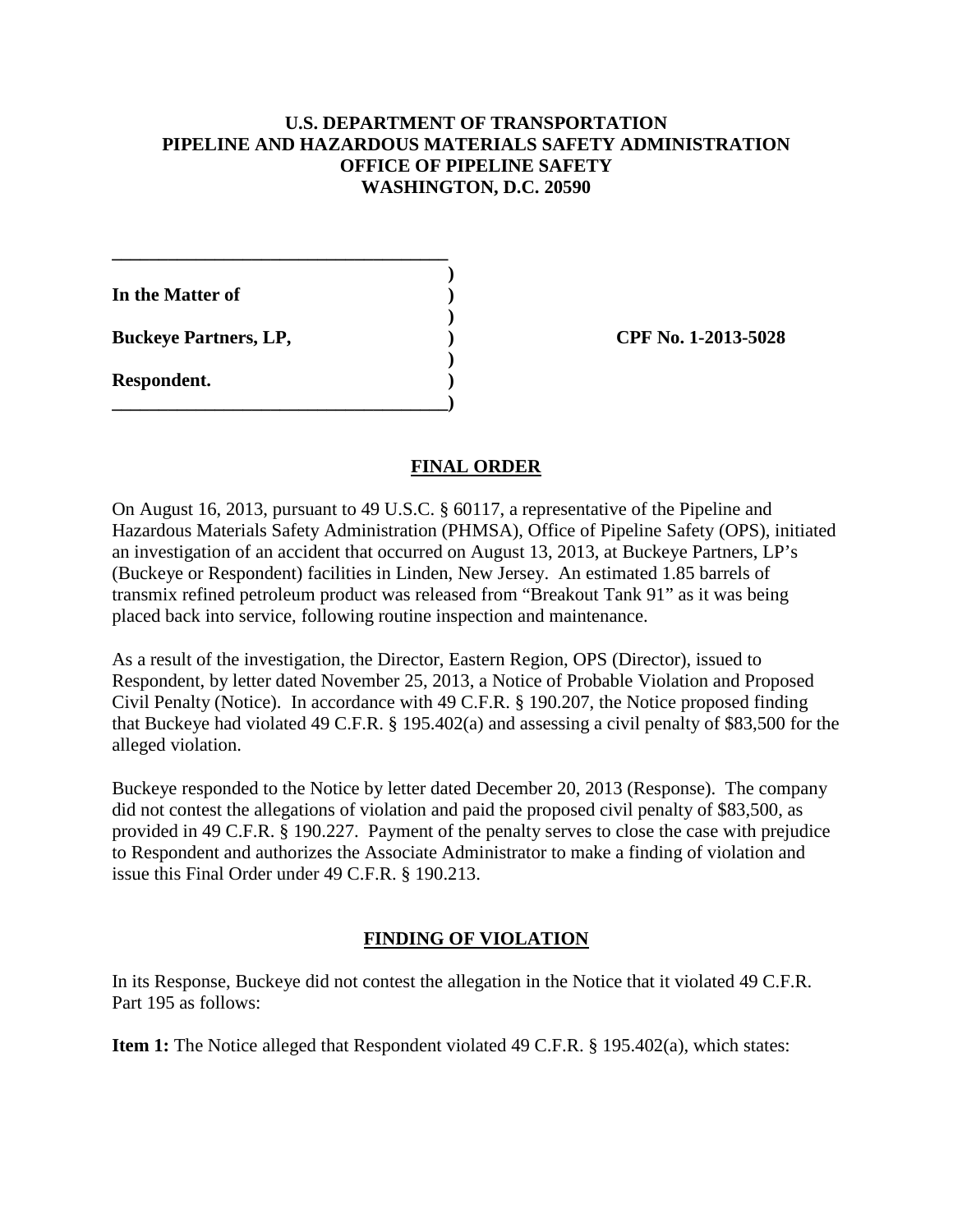### **§ 195.402 Procedural manual for operations, maintenance, and emergencies.**

(a) *General*. Each operator shall prepare and follow for each pipeline system a manual of written procedures for conducting normal operations and maintenance activities and handling abnormal operations and emergencies. This manual shall be reviewed at intervals not exceeding 15 months, but at least once each calendar year, and appropriate changes made necessary to insure that the manual is effective. This manual shall be prepared be prepared before initial operations of a pipeline system commence, and appropriate parts shall be kept at locations where operations and maintenance activities are conducted.

The Notice alleged that Respondent violated 49 C.F.R. § 195.402(a) by failing to follow its own manual of written procedures for conducting normal operations and maintenance activities. Specifically, the Notice alleged that Buckeye failed to follow paragraph 5.12.10 of its procedure, *E-12: Tank Isolation, Cleaning, and Repair*, as personnel returned Breakout Tank 91 to full service. Paragraph 5.12.10 requires that "all valves (including thermal relief systems) and other energy-isolating devices (including blinds) are returned to their normal position as indicated on the Facility Integrity List."

The Notice alleged that when Buckeye returned Breakout Tank 91 to service, a ½" diameter ball valve was not closed and a plug not installed. The normal position for this valve is closed and the normal position for the plug is to be installed. This failure to follow the company's own procedure directly led to product being released from the valve as the tank was being filled.

Respondent did not contest this allegation of violation. Accordingly, based upon a review of all of the evidence, I find that Respondent violated 49 C.F.R. § 195.402(a) by failing to comply with paragraph 5.12.10 of its procedure, *E-12: Tank Isolation, Cleaning, and Repair*.

This finding of violation will be considered a prior offense in any subsequent enforcement action brought against Respondent.

### **ASSESSMENT OF PENALTY**

Under 49 U.S.C. § 60122, Respondent is subject to an administrative civil penalty not to exceed \$200,000 per violation for each day of the violation, up to a maximum of \$2,000,000 for any related series of violations. In determining the amount of a civil penalty under 49 U.S.C. § 60122 and 49 C.F.R. § 190.225, I must consider the following criteria: the nature, circumstances, and gravity of the violation, including adverse impact on the environment; the degree of Respondent's culpability; the history of Respondent's prior offenses; and any effect that the penalty may have on its ability to continue doing business; and the good faith of Respondent in attempting to comply with the pipeline safety regulations. In addition, I may consider the economic benefit gained from the violation without any reduction because of subsequent damages, and such other matters as justice may require. The Notice proposed a total civil penalty of \$83,500 for the violations cited above.